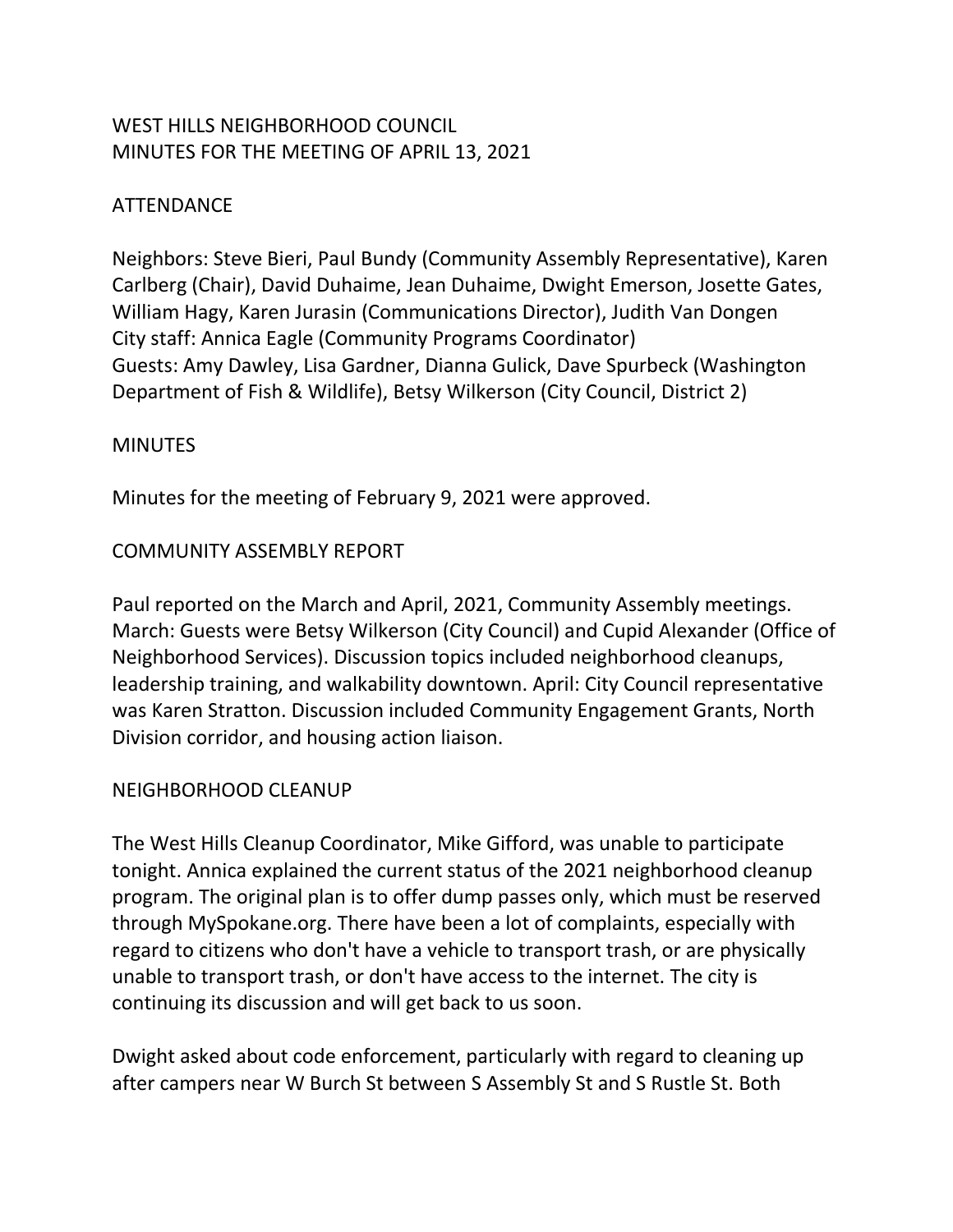Dwight and Judith said they have called code enforcement about cleaning up there, as well as clearing vegetation that allows campers to hide. Annica, Paul, and William said they have had good results contacting either code enforcement (https://my.spokanecity.org/neighborhoods/code-enforcement) or 311. Betsy said we should keep reporting trash that needs cleaning up because the city is short staffed, they go where they have the most requests, which usually is downtown, and we need lots of reports from our neighborhood to get them here.

Betsy spoke further about help for homeless citizens. The city probably will use some of its pandemic-related federal funds for this. The city will hire both a civil rights director and an economics director. The Community Assembly is working on both housing and zoning. One problem that needs attention is that, at night when businesses are closed, there are no places for homeless people to use a bathroom or get a drink of water.

### MOBILE SPEED SIGNS

William and Josette suggested three locations for our 2021 mobile speed signs: W Rosamond, between E St and F St, westbound W Sunset Blvd, by the crosswalk and bus stop, between S Assembly and S Rustle, eastbound W Sunset Blvd, between Government Way and W 7th, eastbound

### POLICE UNIT FOR COLD CASES

Dianna is working toward getting the Spokane Police to add a cold cases unit, in an effort to identify murderers that haven't been found. She is motivated by the murder of her 13 year old brother in 1989. Currently the police do not have enough personnel to devote much time to this, so the work is very slow, and many murderers have not been identified over the years.

Information can be found at: http://coldcasebase.com Cold cases of Spokane facebook group Website: <https://www.facebook.com/groups/2469670143253035> Searchnet PNW facebook group (showcases missing persons in and around our area) Website: <https://www.facebook.com/groups/441666723803553>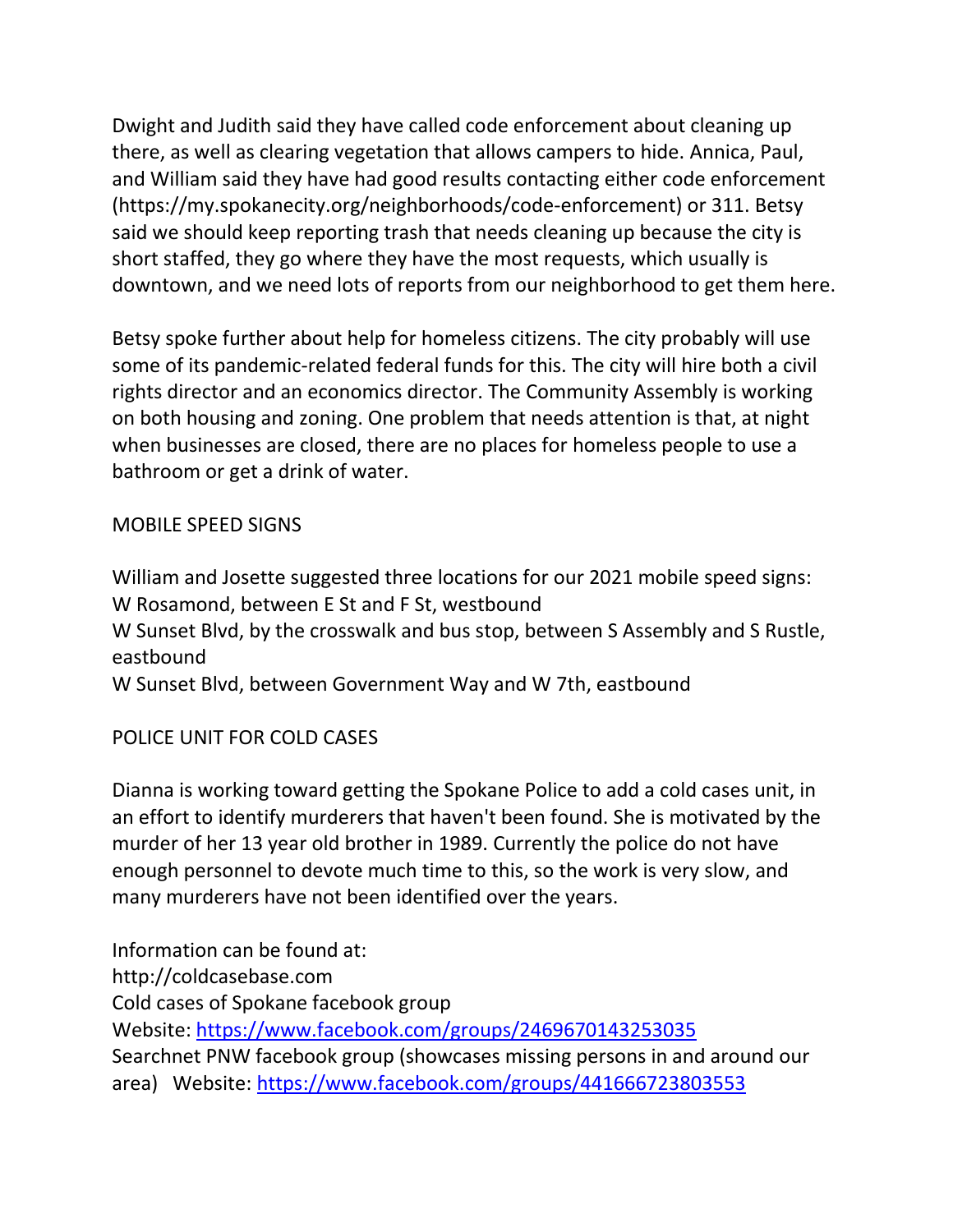A petition may be signed at: Coldcasesofspokane.com

Lisa, who is working with Dianna on this, said that there are 113 cold cases in Spokane since the 1970s that are dormant because they need staff time and they need tips. New DNA testing techniques could be used now if there was someone to do the work.

### GARDEN SPRINGS CREEK MONITORING

Amy has created a stream monitoring project to assess the health of Garden Springs Creek within Finch Arboretum, in conjunction with a University of Idaho program. Spokane Parks & Recreation would like to have this data on water quality. The data will be collected by volunteers, who could be adults and children (10+ yr) - a great family activity and learning opportunity. There is a free online training program, and all supplies are provided. Each family or adult would visit the creek for 1-2 hr about 3-4 times per season. For more info contact Amy Dawley at getoutsidespokane@gmail.com or 619-952-3568.

### ALL ABOUT MOOSE

Dave talked about our local moose population and answered our questions:

Moose are common in this area, including in the city. The population fluctuates.

The Department of Fish & Wildlife biologists usually want to leave urban moose alone. The moose usually don't stay in one area very long, and usually they are good at taking care of themselves.

Moose are ready to live on their own when they are several months old.

The biggest dangers to moose in a city are being fed by humans and being hit by motor vehicles. Feeding wildlife is dangerous, illegal, and can be fined as a misdemeanor.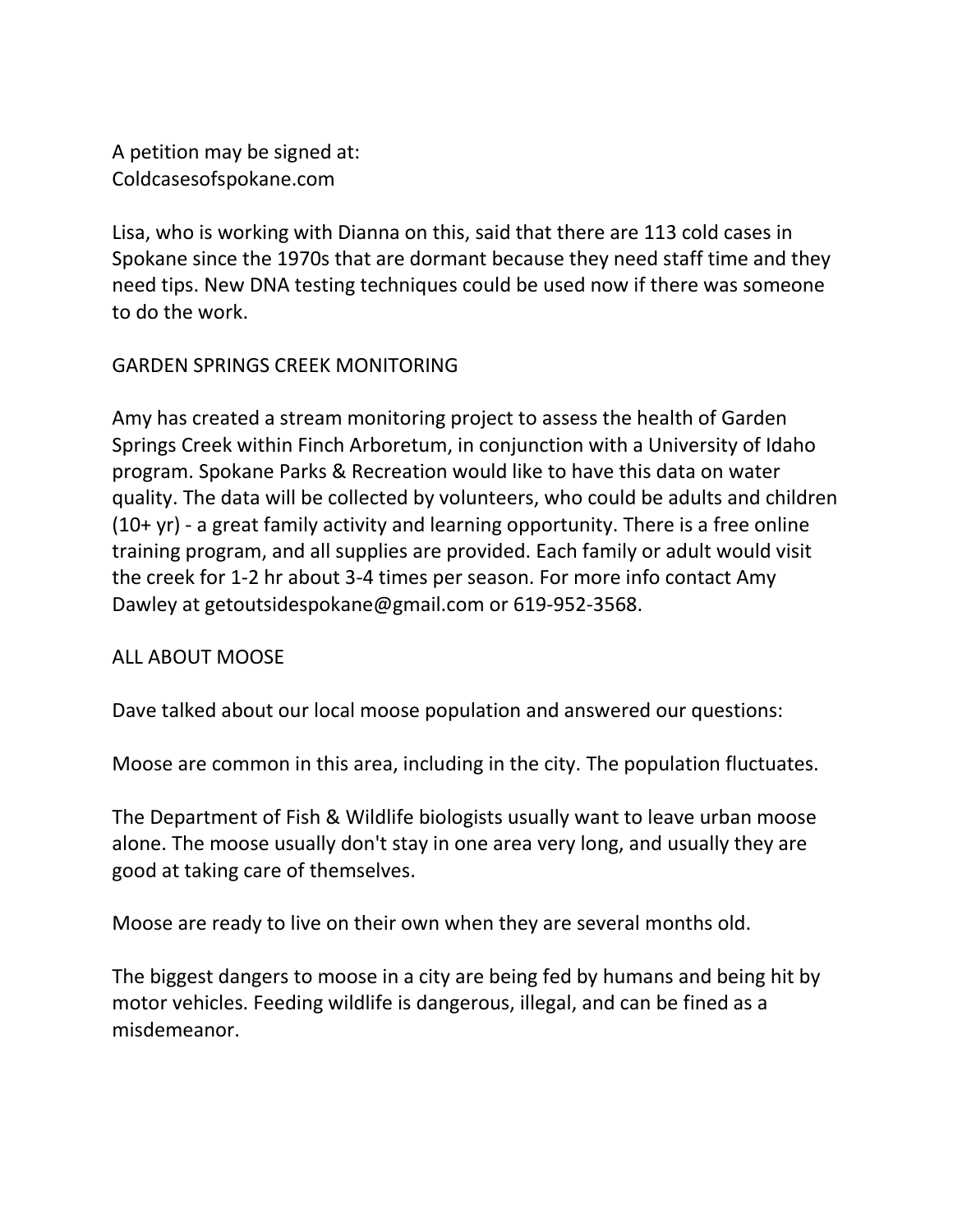A moose is relocated only when there is a good reason to do it, such as for public safety. They are taken to far northeastern Washington or north Idaho.

The young moose that was relocated from our neighborhood was removed because it was being fed by people and therefore staying in the neighborhood too much. In this situation, it was better for the moose to relocate it.

DFW does not track individual moose, even after they have been relocated.

Moose perceive dogs as threatening, as they do wolves. They are much more likely to attack a dog, especially if they are surprised by it, than a human. People walking dogs need to be very careful around moose and keep their distance.

It is rare for a moose to attack a human, except for bulls during mating season (September). If a person is worried about a moose charging, the safest thing to do is to go behind a tree or something.

Ticks are common on moose, especially in the winter. Ticks make the fur look terrible, but the moose usually recover fine.

Moose are not a protected species. They can be hunted, but this requires a permit. There is a limit of one per lifetime.

### OPEN FORUM

Dwight has been working on food pantries, in conjunction with the Growing Neighbors organization that was discussed at our February meeting. He thinks he has located some funding. We will put this on the agenda for our June meeting.

Two people asked about closure of I-90 exits. There will be work on both the Geiger exit and the Medical Lake exit, but the exits will not be fully closed, just detoured. Info on the Geiger exit was posted on Nextdoor on April 13. Info on the Medical Lake exit is at [wsdot.wa.gov/projects/i90/medical-lake/home](https://lnks.gd/l/eyJhbGciOiJIUzI1NiJ9.eyJidWxsZXRpbl9saW5rX2lkIjoxMDQsInVyaSI6ImJwMjpjbGljayIsImJ1bGxldGluX2lkIjoiMjAyMTA0MTUuMzg4Nzk0OTEiLCJ1cmwiOiJodHRwczovL3d3dy53c2RvdC53YS5nb3YvcHJvamVjdHMvaTkwL21lZGljYWwtbGFrZS9ob21lIn0.vTcrG8uB8TkZc7Bp2R6AVJGVW4xn1_ZyYr4Dkf4O_AA/s/391847205/br/102364971714-l)

Annica reminded us to complete the survey on the Fish Lake Trail - Centennial Trail connector. The choice has been narrowed down to two routes, one of which will impact the southeast corner of West Hills. See the minutes of the February 9,